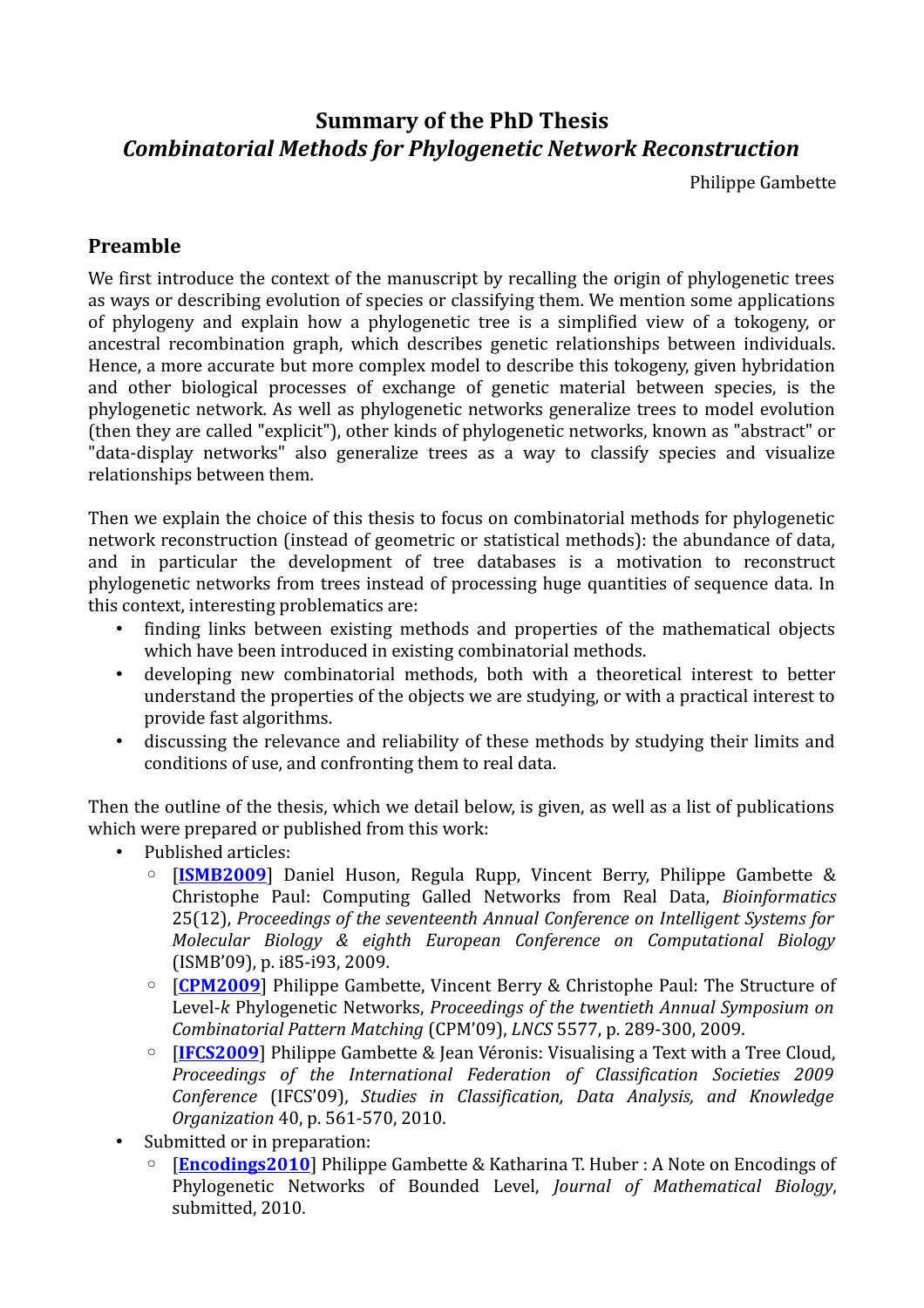◦ [**[Quartets2010](http://hal-upec-upem.archives-ouvertes.fr/hal-00678046/en)**] Philippe Gambette, Vincent Berry & Christophe Paul: Quartets and Unrooted Phylogenetic Networks, *in preparation*, 2010.

# **Part I) A combinatorial approach of phylogenetic networks**

### **Chapter 1) Trees and networks as combinatorial objects**

In sections 1.1 to 1.3, we first give basic definitions about graphs, directed graphs, phylogenetic trees (rooted or unrooted) and networks (abstract or explicit). We also define decompositions of trees as subsets of leaves: triplets, quartets, clusters (hardwired or softwired) and splits.

We then discuss the interpretation of multifurcations and multireticulations (vertices of degree >3) in the network, in section 1.3.3. We show why they are difficult to handle in the context of reconstruction from triplets, which explains why in the context of triplets or quartets we will focus on binary phylogenetic networks.

In section 1.4 we give some definitions of restricted classes of phylogenetic networks:

- abstract rooted phylogenetic networks, or in fact the restricted cluster system which is associated to each of them: weak hiearchies, prepyramids, *k*-weak hierarchy.
- abstract unrooted phylogenetic networks (median networks and split networks), or in fact the restricted split system which is associated to each of them: weakly compatible, circular, *k*-compatible.
- rooted explicit phylogenetic networks studied in this thesis: galled networks, and level*k* networks. For the latter we give structure properties: they can be seen as a tree of blobs (bridgeless components) which can be summed up as simple graph motifs called "generators" of level at most *k* (results published in sections 2.1, 2.2 and 3 of [attached](http://hal-lirmm.ccsd.cnrs.fr/lirmm-00371485/en/) file **[CPM2009](http://hal-lirmm.ccsd.cnrs.fr/lirmm-00371485/en/)**).
- unrooted explicit phylogenetic networks: unrooted level-*k* networks. We also explain and prove the link with rooted networks (see section 3 of attached file **[Quartets2010](https://hal-upec-upem.archives-ouvertes.fr/hal-00678046/en)**)
- other rooted explicit phylogenetic networks: regular, tree-child, tree-sibling, normal.

We conclude this chapter with links between restricted classes of phylogenetic networks, in section 1.5:

- subsets of hardwired and softwired clusters of level-1 networks are prepyramids (a result a bit stronger than proposition 1 of attached file **[Encodings2010](http://hal.archives-ouvertes.fr/hal-00609130/en/)**)
- subsets of splits of unrooted level-1 networks are exactly circular split systems (see section 4 of attached file **[Quartets2010](https://hal-upec-upem.archives-ouvertes.fr/hal-00678046/en)**)
- diagrams which provide a summary of the inclusion relationships among restricted classes of phylogenetic networks, as well as references to the publications where these inclusions are proved.

# **Chapter 2) Combinatorial reconstruction algorithms**

In section 2.1.1, we first give an overview of existing results on approaches to reconstruct phylogenetic networks from trees, especially about the hybridization number, and about consensus networks. Then we explain the motivations to reconstruct a network consistent with the triplets, quartets, clusters or splits of the input trees, instead of the trees themselves (computational complexity, reliability of the input trees), and give an overview of existing methods to reconstruct networks from such data. We give a more detailed description of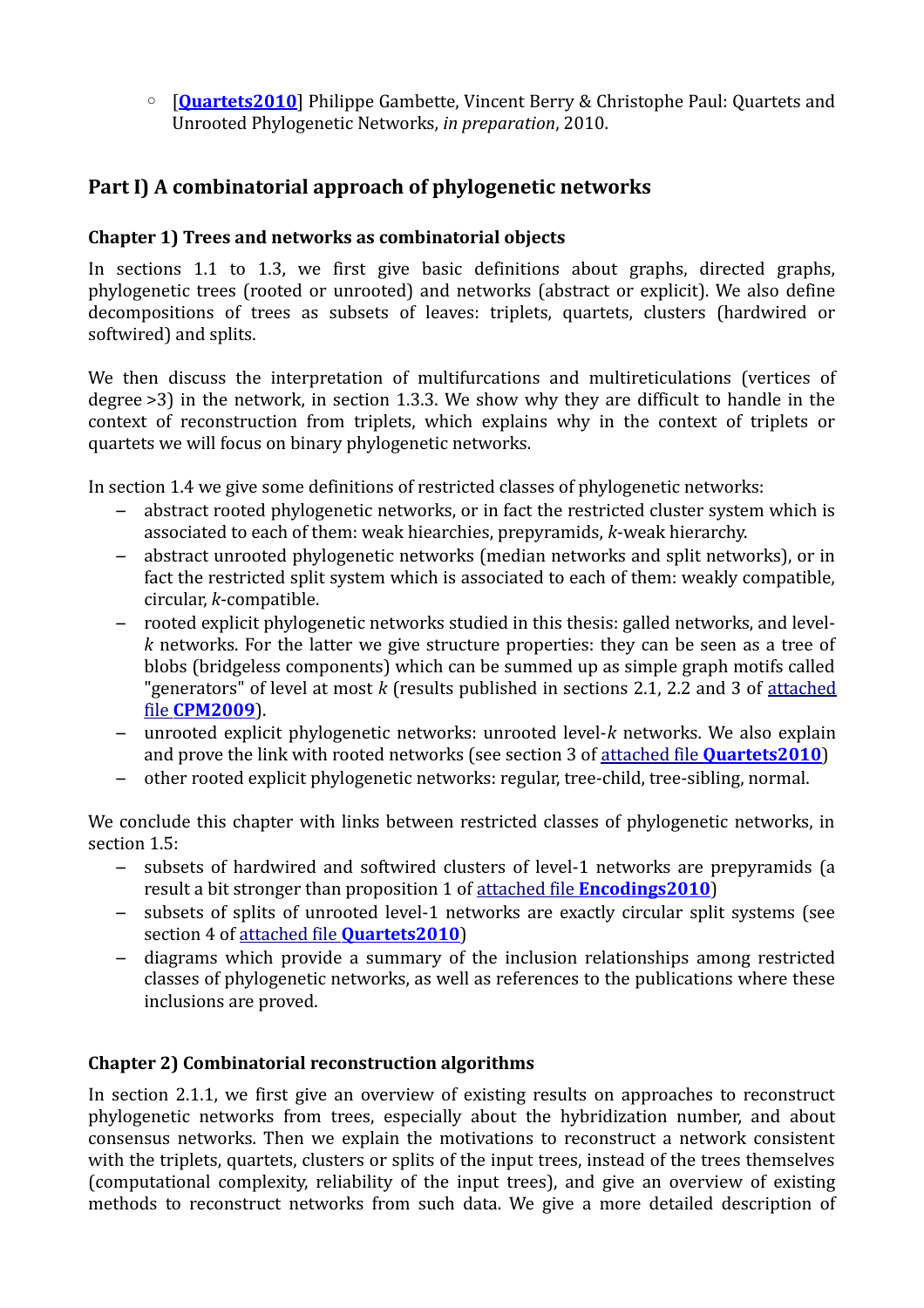existing triplet methods in section 2.1.2, as we generalize some of these results to quartets later.

In section 2.2 we present results on unrooted level-k network reconstruction from quartets (we follow sections 5 to 7 of attached file **[Quartets2010](https://hal-upec-upem.archives-ouvertes.fr/hal-00678046/en)**).

In section 2.3 we present a new practical method to reconstruct galled network from softwired clusters, which come from a set of gene trees for example (we follow sections 3 to 5 of [attached file](http://hal-lirmm.ccsd.cnrs.fr/lirmm-00368545/en/) **ISMB2009**).

# **Part II) Practical use of combinatorial methods**

#### **Chapter 3) Limits of combinatorial methods**

In section 3.1 we consider the problem of noise and silence in the data, as combinatorial methods usually work on exact and complete data. After citing existing approaches to correct the noise in triplet data, we give an algorithm in time *O*(6*<sup>t</sup>n*+*n* 4 ) to edit the minimum number *t* of triplets in a dense triplet set on *n* leaves, to make it consistent with a tree. Then we cite existing approaches to handle silence in the data: supertrees to infer missing triplets, Zclosure, Q-imputation, M-closure and Y-closure to infer splits if there are missing taxa in the input trees.

In section 3.2 we describe the explosion of complexity when the level of a rooted phylogenetic network increases. This explosion is expressed by the number of generators which is exponential in the level (see sections 2.3 and 2.4 of [attached file](http://hal-lirmm.ccsd.cnrs.fr/lirmm-00371485/en/) **CPM2009**). Also, we observe that the level of networks simulated by the coalescent model with recombination is high even with small recombination rates.

In section 3.3 we describe the problem of ambiguous phylogenetic networks given complete and correct data by sudying which networks are encoded by their triplet set (or softwired cluster set, or their set of contained trees). We characterize level-1 networks which are encoded by their set of triplets, clusters, or contained trees, i.e. such that no other level-1 network has exactly the same set of triplets, clusters, or contained trees: level-1 networks whose non-trivial blobs have strictly more than four vertices (see sections 3 to 5 of [attached](https://hal.archives-ouvertes.fr/hal-00609130/en/) file **[Encodings2010](https://hal.archives-ouvertes.fr/hal-00609130/en/)**). To conclude this chapter we also give examples of level-2 networks which are not encoded by their triplet or cluster systems. Hence solutions of phylogenetic network reconstruction methods from triplets or clusters should not be trusted blindly, as others solutions, with the same level, number of edges and reticulations, may also exist.

#### **Chapter 4) Combinatorial methods on real data**

In section 4.1 we discuss data selection and preprocessing. We first explain in section 4.1.1 that real data may in fact be more complex than the trees we have considered so far (for example gene trees with multiple taxa arising due to duplication or a lot of missing taxa due to deletions). It may also contain more information (gene trees with confidence scores on the edges or with estimated dates on the vertices). We cite existing methods which deal with these biological constraints on the data.

In section 4.1.2, we present a tool to choose among the many possible methods depending on the data, an interactive online bibliography, called "Who is who in Phylogenetic Networks",